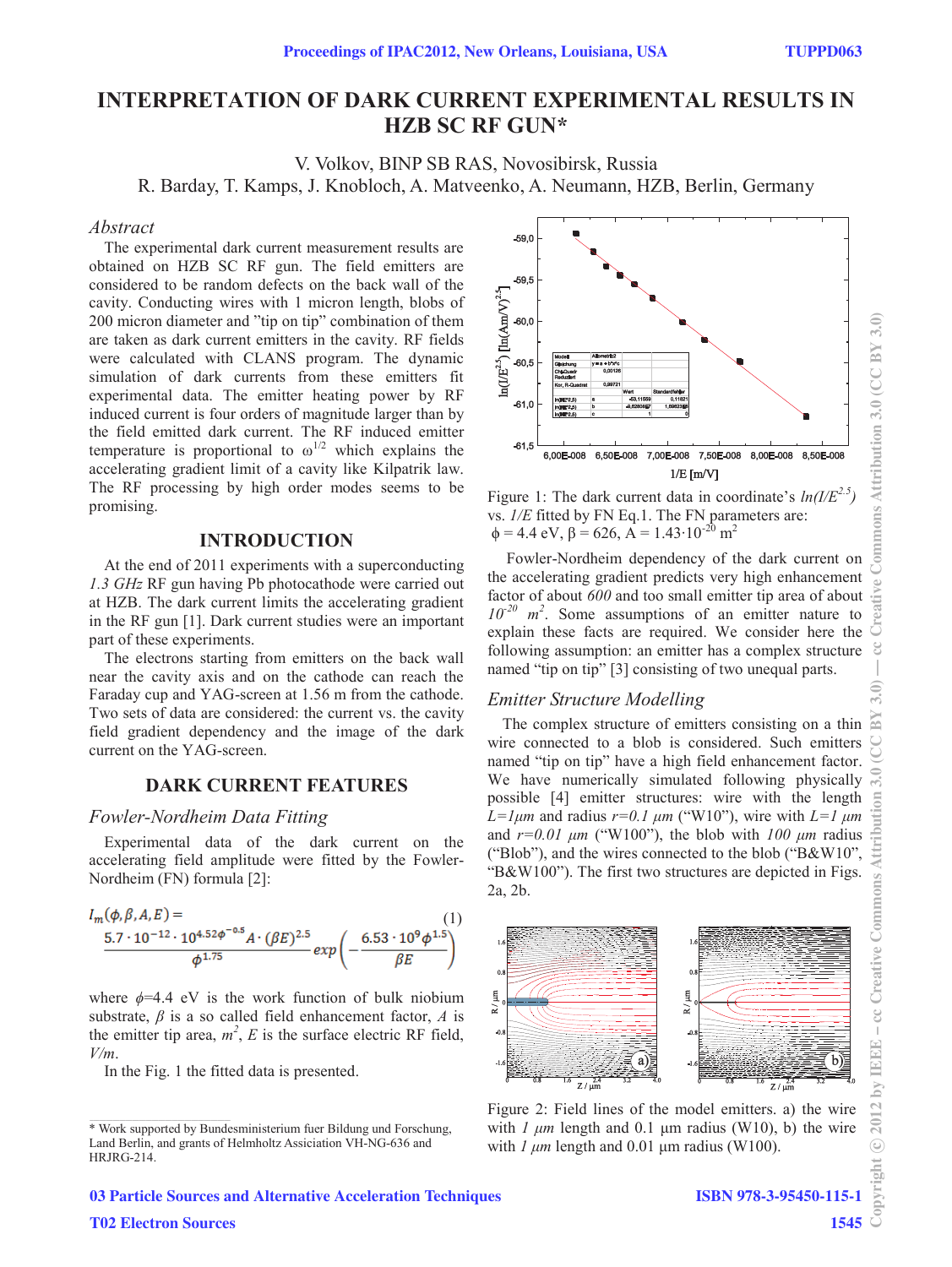In Table 1 the calculated enhancement factors of these emitters are presented. As one would expect, a wire enhancement factor is about of *β≈L/r*, and the enhancement factor of complex emitters is the product of their intrinsic enhancement factors: *β→βBlob×β*.

# *Thermal Effects Analysis*

Test parameters of emitters (*β* and *A*) were changing during the experiments. They had become *β≈200* and  $A \approx 6.7 \cdot 10^{-16}$  *m*<sup>2</sup> by the end of the experiments. This is probably due to the RF and laser processing [1]. The main part of the RF processing mechanism is the emitter heating [3]. We consider two reasons of the emitter heating: the heating by the RF induced current and the heating by the FN dark current.

The example of the RF induced current heating is the electric circuit of a resistor with a capacity seriesconnected to an RF current source. The capacity electric RF field is equivalent to the part of cavity RF electric field that is close to the emitter surface (see Figs. 2a, 2bred color). According to Ampere`s law (*H≈0*) the RF induced current in the emitter is: (0)\$^A[0]) 0)\$ not common strommon strommon at the common strommon at the common strommon strommon at the common strommon at the common strommon at the common strommon at the common strommon at the common strommon at the

$$
I = \left| \int_{\mathcal{S}} \left| \frac{\partial \overline{D_{\mathcal{S}}}}{\partial t} \cdot d\overline{S} \right| = \omega \varepsilon_o \int_{\mathcal{S}} \overline{E_{\mathcal{S}}} \cdot d\overline{S} \approx \omega \varepsilon_o E \pi L^2 \tag{2}
$$

where the integration is made over the emitter surface *S.*  $D_s = \varepsilon_o E_s \cdot e^{j\omega t}$  is the emitter surface electric field. The integral value is approximately the product of the external  $\overline{C}$  electric field E and the area of the circle with radius *L* (*L*  $\geq$  is the emitter length). This is demonstrated in Figs. 2a, 2b where the (red) electric force lines terminated on emitters  $\epsilon$  come from the region of the circle with radius *L*.

Since the skin effect in a normal conducting metal is  $\approx$  more than 2 µm at 1.3 GHz, the RF field penetrates into emitters (see Figs. 3a, 3b). Therefore, the emitter resistance is given by  $R \approx \rho L / \pi r^2$  and the dissipated power is  $P_{RF} \approx R I^2 / 2$ . After insertion and assuming  $L / r \approx \beta$  we have

$$
P_{RF} \approx \frac{\pi}{2} \rho (\varepsilon_o E)^2 \omega^2 \beta^5 r^3 \tag{3}
$$

where *ρ* is emitter resistance in *Ohm·m*.

For the complex emitter we must replace in Eq.3  $E \rightarrow \beta_{Blob} E$  and  $\beta \rightarrow \beta/\beta_{Blob}$ . The power dissipated in the complex emitter is

$$
P_{B\&W} = P_{RF} / \beta_{Blob}^3 \tag{4}
$$

CLANS [5] simulated RF power dissipation taking into account the skin effect, is presented in Table 1. The power dissipated due to the DC dark current  $(I_{FN})$  and some of its harmonics of the main frequency on the emitter resistance is approximately

$$
P_{FN} \approx 10 \cdot I_{FN}^2 \rho \frac{L}{\pi r^2} \approx 10 \cdot I_{FN}^2 \rho \frac{\beta}{\pi r} \tag{5}
$$

where numerical coefficient 10 is directly compatible for dark current pulse of 10º RMS width. This power with the average dark current of about  $0.1 \mu A$  is 4 orders of magnitude lower than  $P_{RF}$  (see Table 1). c○

Table 1: CLANS calculated characteristics of copper (*ρ=1.694·10-8 Ohm·m*) emitters at *E=20 MV/m*

| Emitter                             | <b>W10</b>              | <b>W100</b>             | <b>B&amp;W10</b>        | <b>B&amp;W100</b>       |
|-------------------------------------|-------------------------|-------------------------|-------------------------|-------------------------|
| β                                   | 12.7                    | 77                      | 53                      | 326                     |
| $E_{peak}$ , MV/m                   | 238.6                   | 1453                    | 1005                    | 6138                    |
| $P_{RF}$ , W                        | $-12$<br>$1.7 - 10$     | $-11$<br>$2.2 \cdot 10$ | $-11$<br>$3.4 \cdot 10$ | $-10$<br>$4.3 \cdot 10$ |
| $P_{FN \text{ of } 0.1 \mu A}$<br>W | $-16$<br>$4.6 \cdot 10$ | $-14$<br>$5.4 \cdot 10$ | $-16$<br>$4.6 \cdot 10$ | $-14$<br>$5.4 \cdot 10$ |
| T, K                                | 83                      | 158                     | 280                     | 587                     |

The laser processing can be considered as RF processing with a higher frequency. The experiments were made with the laser wave length of *λ=248 nm*   $(1.2 \cdot 10^{15} \text{ Hz})$ , the intensity of 0.23 mJ/mm<sup>2</sup> (E=62 V/m), and pulse width of  $\frac{5}{1}$  ns [1]. This pulse width (τ) is sufficient to heat a Pb emitter (with density of  $\delta = I I \cdot I \cdot I \cdot I$  $kg/m<sup>3</sup>$ , specific heat capacity of  $c_v=130$  J/kgK, and *β=600*) up to temperature *T=1000K* and melt it.

$$
\tau \approx \frac{2\delta c_v T}{\rho \beta^4 (\varepsilon_o \omega E)^2}
$$
\n(6)

#### *Emitter Temperature*

We consider the thermal conductivity along the emitter to the surface is negligible. The dissipated power (*P*) in the emitter radiates through its surface  $S = 2\pi rL \approx 2\pi r^2 \beta$ . The emitter temperature (*T*) is defined with Stephan-Boltzmann constant (*σ*) as  $P = \sigma T^4 S = \sigma T^4 2\pi r^2 \beta$ .

Using Eq.3 for the *P* we get the wire emitter temperature due to RF field as

$$
T_{RF} = \beta \cdot \left[ (\varepsilon_o E)^2 \omega^2 \rho r / 4\sigma \right]^{1/4} \tag{7}
$$

The temperature of a copper wire emitter with the experimentally found *β=626* is *T=1290K*. For a complex emitter this temperature will be less factor  $\beta_{Blob}^{3/4}$ according to Eq.4, i.e. *T=425K.* 

According to Eq.7 the emitter temperature grows as  $\omega^{1/2}$ . We can suppose that the RF processing at HOM frequency is more effective one. According to Kilpatrick law the accelerating gradient limit of a cavity is proportional to  $\sim \omega^{1/2}$ . Probably, the obtained field limit at HOM RF processing keeps the same value at the (lower) fundamental frequency. Certainly the places of peak surface electric field must be the same for both the operating mode and the HOM.

Using Eq.5 for the  $P_{FN}$  we get the wire emitter temperature due to FN current as

$$
T_{FN} = \frac{1}{r} \left( I_{FN}^2 \frac{10 \rho r}{2 \pi \sigma} \right)^{1/4} \tag{8}
$$

The temperature of a copper wire emitter with  $I_{FN}=0.1$  $\mu A$  and the  $r=10^{-10}$  m calculated from the experimental data with the work function of 4.4 eV is *T=8400K!*  Emitters of such small radius physically cannot exist.

03 Particle Sources and Alternative Acceleration Techniques

E ē bv  $\mathbb{C}$ 

 $Comma$ 

Attribution